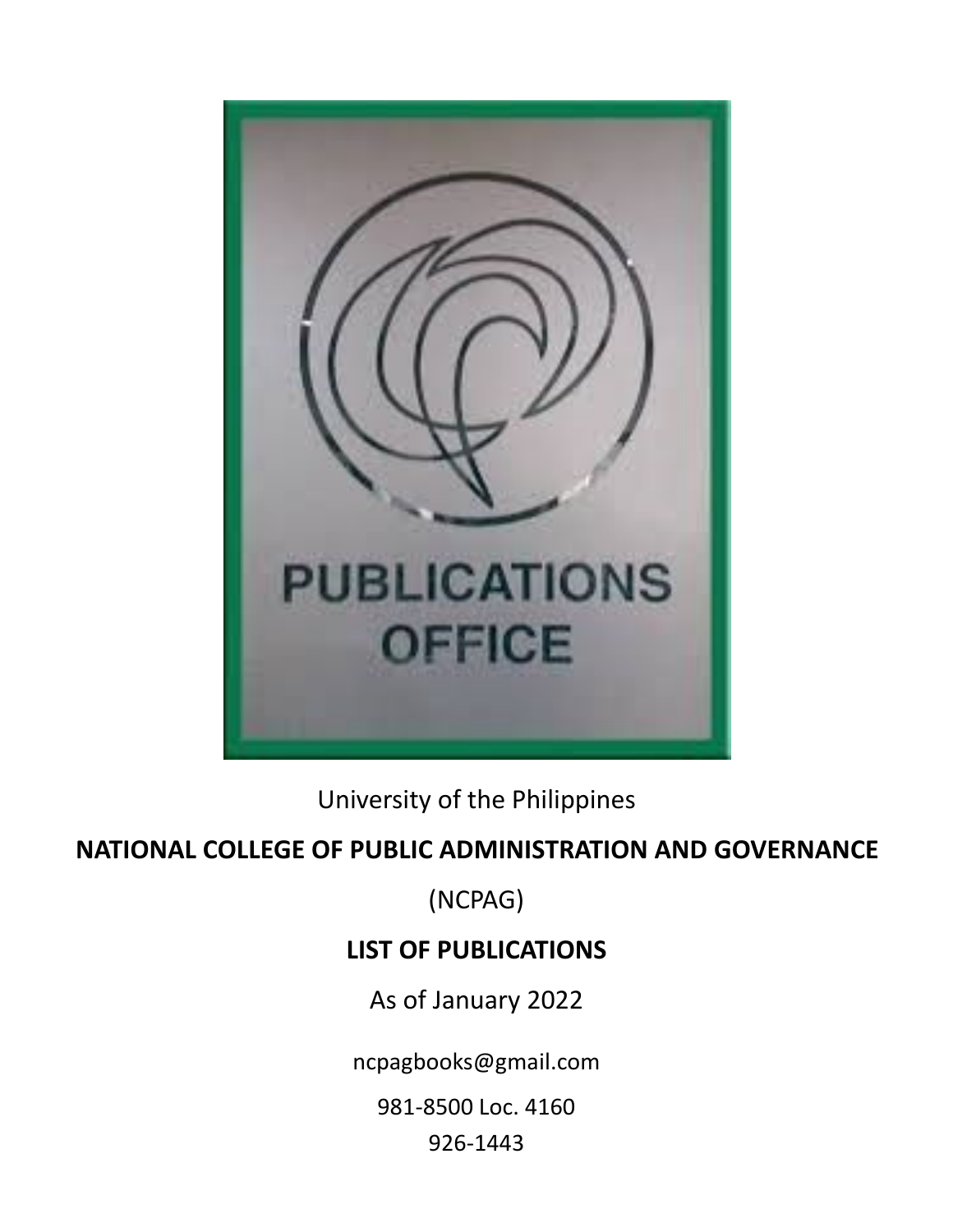| <b>AUTHOR</b>                                                                                                | TITLE                                                                                                                                                        | <b>PRICE</b>                       |
|--------------------------------------------------------------------------------------------------------------|--------------------------------------------------------------------------------------------------------------------------------------------------------------|------------------------------------|
| Vicente Chua Reyes, Jr.                                                                                      | Corruption and Implementation: Case Studies in Philippine Public<br>Administration. 2009 (283pp), Paperbound                                                 | Php 350.00                         |
| Proserpina Domingo-Tapales                                                                                   | Fifty Years of Public Administration Education in the Philippines: The<br>UP-NCPAG at the Forefront (A Coffee Table Book) 2002 (94pp),<br>Hardbound          | US \$30.00 (including<br>postage); |
|                                                                                                              |                                                                                                                                                              | Php 850.00                         |
| Danilo dela Rosa Reyes,<br>Proserpina D. Tapales,<br>Ma. Oliva Z. Domingo and<br>Maria Fe Villamejor-Mendoza | Introduction to Public Administration in the Philippines: A Reader.<br>2015 (486pp), 3rd Edition<br>Volume I Paper Bound                                     | Php 550.00                         |
|                                                                                                              | Volume II Paper Bound                                                                                                                                        | Php 550.00                         |
| Baylon, Minerva S.                                                                                           | The Political Economy of Regulation in the Philippines Power Industry:<br>the Case of the Electric Power Industry Reform Act. 2010 (395pp).<br>Paperbound    | Php 400.00                         |
| Paul Cook<br>and Ma. Fe V. Mendoza (eds.)                                                                    | Regulation, Privatization and Public Sector Reform. 2006 (238pp).<br>Paperbound                                                                              | Php 300.00                         |
| Proserpina Domingo-Tapales,<br>Jocelyn C. Cuaresma<br>and Wilhelmina L. Cabo (eds.)                          | Local Government in the Philippines: A Book of Readings Volume II:<br>Current Issues in Governance. 1998 (497pp), Paperbound                                 | Php 400.00                         |
| Edna Estifania A. Co                                                                                         | Management Policy Formulation: The Generics Act of 1998. 2002<br>(175pp), Softbound                                                                          | Php 275.00                         |
| Rolyn B. Francisco                                                                                           | Slum Upgrading and Urban Renewal of the National Government<br>Center. 2009 (116pp), Paperbound                                                              | Php 150.00                         |
| Belinda A. Aquino Belinda A.<br>Aquino                                                                       | Politics of Plunder: the Philippines Under Marcos (2nd Edition with an<br>Epilogue). 1999 (278pp)<br>Hardbound                                               | Php 400.00<br>50% OFF              |
|                                                                                                              | Softbound                                                                                                                                                    | Php 250.00<br>50% OFF              |
| Victoria A. Bautista<br>and Eleanor E. Nicolas                                                               | Book of Readings on Primary Health Care. 1998 Revised Edition.<br>(218pp), Paperbound                                                                        | Php 180.00<br><b>BUY 1 TAKE 1</b>  |
| Victoria A. Bautista,<br>Ma. Concepcion P. Alfiler<br>and Eleanor E. Nicolas                                 | Forging Community-Manage Primary Health Care. (Co-Published with<br>the Department of Health). 2nd Printing. 1998 (168pp), Paperbound                        | Php 150.00<br><b>BUY 1 TAKE</b>    |
|                                                                                                              | CENTER FOR LOCAL AND REGIONAL GOVERNANCE (CLRG) CENTER FOR LOCAL<br>AND REGIONAL GOVERNANCE (CLRG) CENTER FOR LOCAL AND REGIONAL<br><b>GOVERNANCE (CLRG)</b> |                                    |
| Erwin Gaspar Alampay,                                                                                        | Local Matters: Experiences in Autonomy, Decentralization and Beyond                                                                                          | Php 600.00                         |

Gerard Martin Suarez

Local Matters: Experiences in Autonomy, Decentralization and Beyond Php 600.00A Book of Readings Vol. 5. 2020 (375pp), Paperbound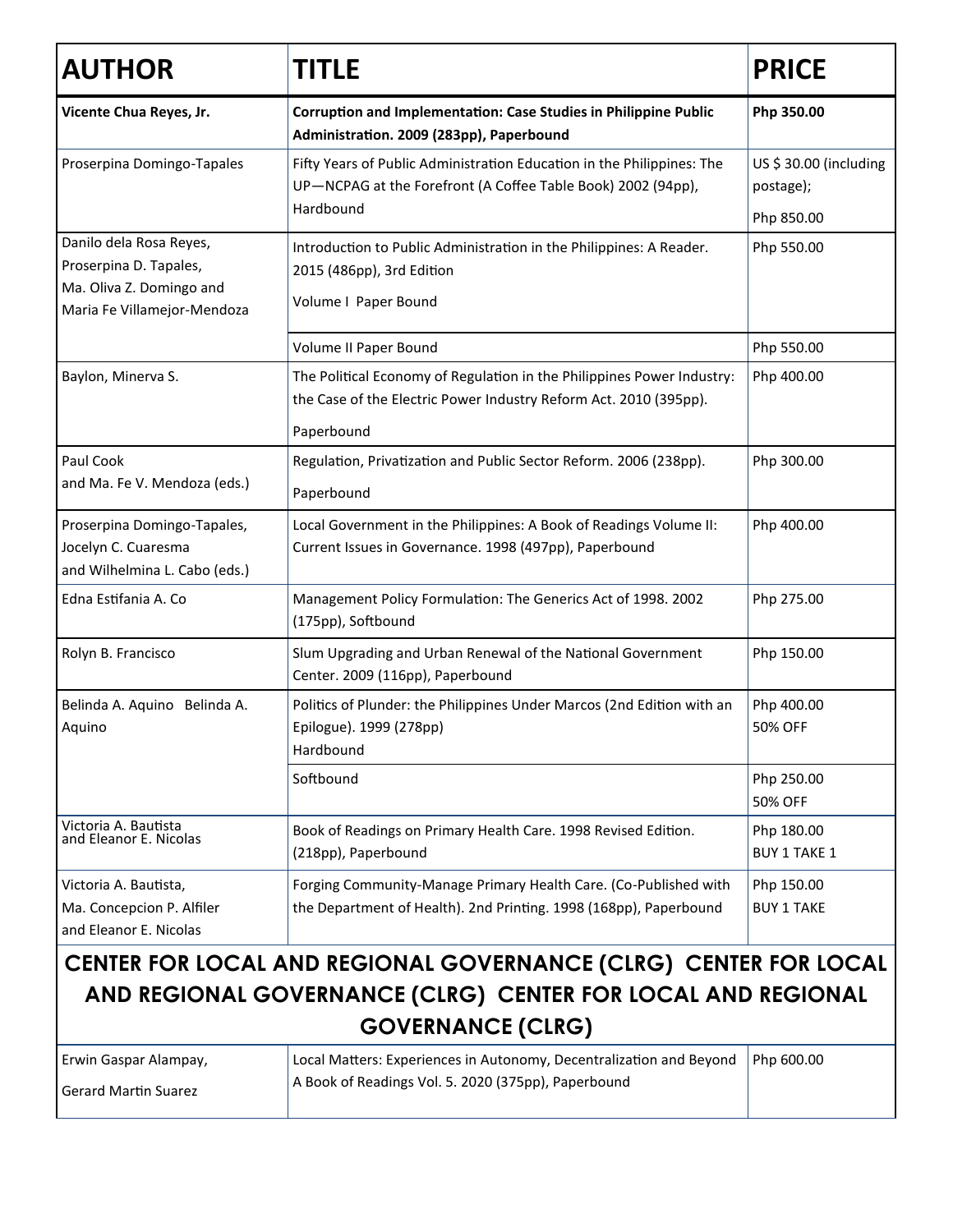## **AUTHOR TITLE PRICE**

| CENTER FOR LEADERSHIP, CITIZENSHIP AND DEMOCRACY (CLCD)                                                                         |                                                                                                                                                                                  |            |  |  |
|---------------------------------------------------------------------------------------------------------------------------------|----------------------------------------------------------------------------------------------------------------------------------------------------------------------------------|------------|--|--|
| Jose V. Abueva, Victoria A. Bau-<br>tista, Proserpina Domingo-Tapales,<br>Ma. Oliva Z. Domingo and Eleanor<br>E. Nicolas (eds.) | Alternative Views and Assessments of the Macapagal-Arroyo Presiden-<br>cy and Administration: Record and Legacy (2001-2004). 2004 (636pp),<br>Hardbound                          | Php 400.00 |  |  |
|                                                                                                                                 | Softbound                                                                                                                                                                        | Php 300.00 |  |  |
| Ledivina V. Cariño et al. (eds.)                                                                                                | Between the State and the Market: The Nonprofit Sector and Civil soci-<br>ety in the Philippines. 2002 (400pp), Hardbound                                                        | Php 500.00 |  |  |
| Ramon L. Fernan et al. (eds.)                                                                                                   | Beyond the Household: Giving and Volunteering in Six Areas in the<br>Philippines. 2004 (214pp), Softbound                                                                        | Php 300.00 |  |  |
| Victoria A. Bautista and Juvy Li-<br>zette M. Gervacio                                                                          | Community Participation in World Vision Kusog Baga Program: Survey<br>Results. 2003 (157pp), [Co-published with the Center for Policy and<br>Executive Development (CPED)]       | Php 155.00 |  |  |
| Jose V. Abueva (ed.)                                                                                                            | Filipino Nationalism: Various Meanings, Constant and changing Goals,<br>Continuing Relevance. 1999 (956pp), Hardbound                                                            | Php 800.00 |  |  |
|                                                                                                                                 | Softbound                                                                                                                                                                        | Php 500.00 |  |  |
| Ledivina V. Cariño                                                                                                              | Mobilizing for Active Citizenship: Lessons from Indonesia, Nepal and<br>the Philippines. 2005 (120pp), Softbound                                                                 | Php 250.00 |  |  |
| Jose V. Abueva                                                                                                                  | Reinventing U.P. as the National University: Learning for Truth,<br>Leadership and Social Transformation. 2008 (615pp), Hardbound                                                | Php 700.00 |  |  |
|                                                                                                                                 | Softbound                                                                                                                                                                        | Php 500.00 |  |  |
| Alberto T. Muyot (ed.) Alberto T.<br>Muyot (ed.)                                                                                | Social Justice and Human Rights in the Philippines. 2003 (920pp),<br>Hardbound                                                                                                   | Php 800.00 |  |  |
|                                                                                                                                 | Softbound                                                                                                                                                                        | Php 500.00 |  |  |
| Jose V. Abueva and Emerlinda R.<br>Roman (eds.) Jose V. Abueva and<br>Emerlinda R. Roman (eds.)                                 | The Aquino Presidency and Administration (1986-1992): Contemporary<br>Assessments and "The Judgement of History?" Volume 2: 1st U.P.<br>Public Lectures. 1993 (509pp), Hardbound | Php 300.00 |  |  |
|                                                                                                                                 | Softbound                                                                                                                                                                        | Php 200.00 |  |  |
| Proserpina Domingo-Tapales                                                                                                      | Faith, Duty and Country: The Multi-layered Passions of Leonor Mag-<br>tolis Briones. 2020, Hardbound                                                                             | Php 800.00 |  |  |
| Jose V. Abueva (ed.) Ma. Oliva Z.<br>Domingo (ed.) Maria Faina L. Diola<br>(ed.) and Erwin A. Alampay (ed.)                     | The Benigno Aquino III Presidency and Administration: Self-<br>Assessments and Alternative Assessments (2010-2016), Softbound                                                    | Php 300.00 |  |  |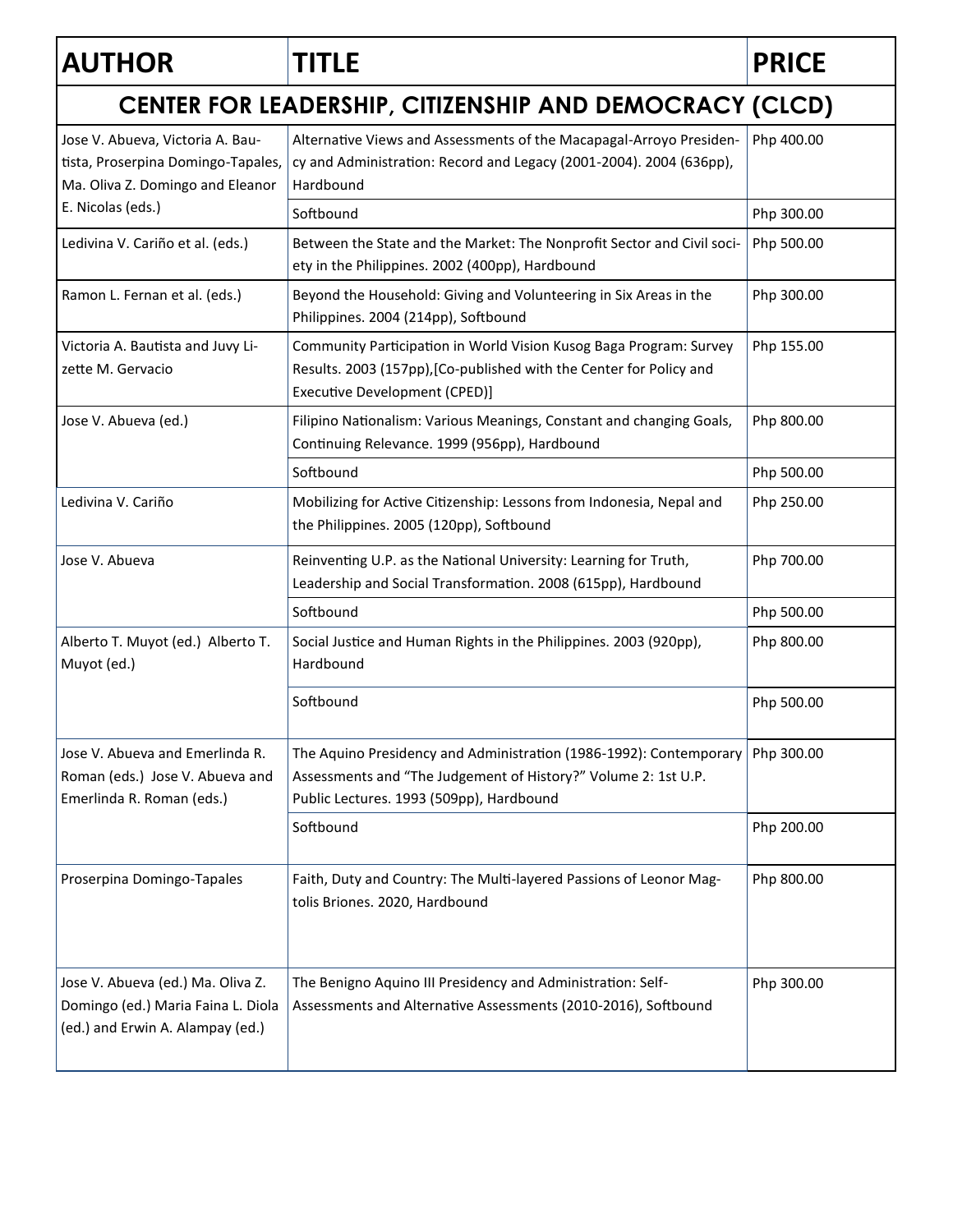| <b>AUTHOR</b>                                                                                                                | TITLE                                                                                                                                                                        | <b>PRICE</b> |
|------------------------------------------------------------------------------------------------------------------------------|------------------------------------------------------------------------------------------------------------------------------------------------------------------------------|--------------|
| Felipe M. Medalla (ed.) Felipe M.<br>Medalla (ed.)                                                                           | The Book on Economic Development: Issues, Problems and Progress in<br>Filipino Economic Development. 2012 (617), Hardbound                                                   | Php 1000.00  |
|                                                                                                                              | Softbound                                                                                                                                                                    | Php 800.00   |
| Ma. Oliva Z. Domingo                                                                                                         | The Civil Service Commission and the Commission on Audit: Self as-<br>sessments and Alternative Views and Assessments (2001-2004), 2004<br>(107pp), Hardbound                | Php 150.00   |
|                                                                                                                              | Softbound                                                                                                                                                                    | Php 100.00   |
| Luis V. Teodoro and Melinda de<br>Jesus (eds.) Luis V. Teodoro and                                                           | The Filipino Press and Media: Democracy and Development. 2001<br>(252pp), Hardbound                                                                                          | Php 200.00   |
| Melinda de Jesus (eds.)                                                                                                      | Softbound                                                                                                                                                                    | Php 150.00   |
| Ma. Oliva Z. Domingo                                                                                                         | The Leadership and Governance of Constitutional Commissions Self<br>Assessments and Alternative Views and Assessments (2004-2007).<br>2009 (149pp), Hardbound                | Php 200.00   |
| Jose V. Abueva, Oscar M. Alfonso,<br>Erwin A. Alampay, Maria Faina L.                                                        | The Macapagal-Arroyo Presidency and Administration (2001-2010).<br>2014 (511pp), Hardbound                                                                                   | Php 400.00   |
| Diola, Ma. Oliva Z. Domingo and<br>Eleanor E. Nicolas (eds.)                                                                 | Softbound                                                                                                                                                                    | Php 300.00   |
| Jose V. Abueva, Victoria A. Bau-<br>tista, Prosepina Domingo-Tapales<br>Ma. Oliva Z. Domingo and Eleano<br>E. Nicolas (eds.) | The Macapagal-Arroyo Presidency and Administration: Record and<br>Legacy (2001-2004). 2004 (765pp), Hardbound                                                                | Php 400.00   |
|                                                                                                                              | Softbound                                                                                                                                                                    | Php 300.00   |
| Jose V. Abueva (ed.)                                                                                                         | The Making of the Filipino Nation and Republic. 1998 (1,050.pp),<br>Hardbound                                                                                                | Php 800.00   |
|                                                                                                                              | Softbound                                                                                                                                                                    | Php 500.00   |
| Jose V. Abueva and Emerlinda R.<br>Roman (eds.)                                                                              | The Post-EDSA Constitutional Commissions (1986-1992):<br>Self-Assessments and External Views and Assessments.<br>Volume 4: 1st U.P. Public Lectures. 1998 (189pp), Hardbound | Php 200.00   |
|                                                                                                                              | Softbound                                                                                                                                                                    | Php 150.00   |
| Jose V. Abueva, Ma. Concepcion P.<br>Alfiler, Ma. Oliva Z. Domingo and<br>Eleanor E. Nicolas                                 | The Ramos Presidency and Administration: Contemporary Views and<br>Assessments (1992-1998). 2006 (538pp), Hardbound                                                          | Php 450.00   |
|                                                                                                                              | Softbound                                                                                                                                                                    | Php 350.00   |
| Ledivina V. Cariño and Dolores D.<br>Gaffud (eds.)                                                                           | What They Contribute: Case Studies on the Impact of Nonprofit<br>Organizations. 2007 (388pp), Hardbound                                                                      | Php 500.00   |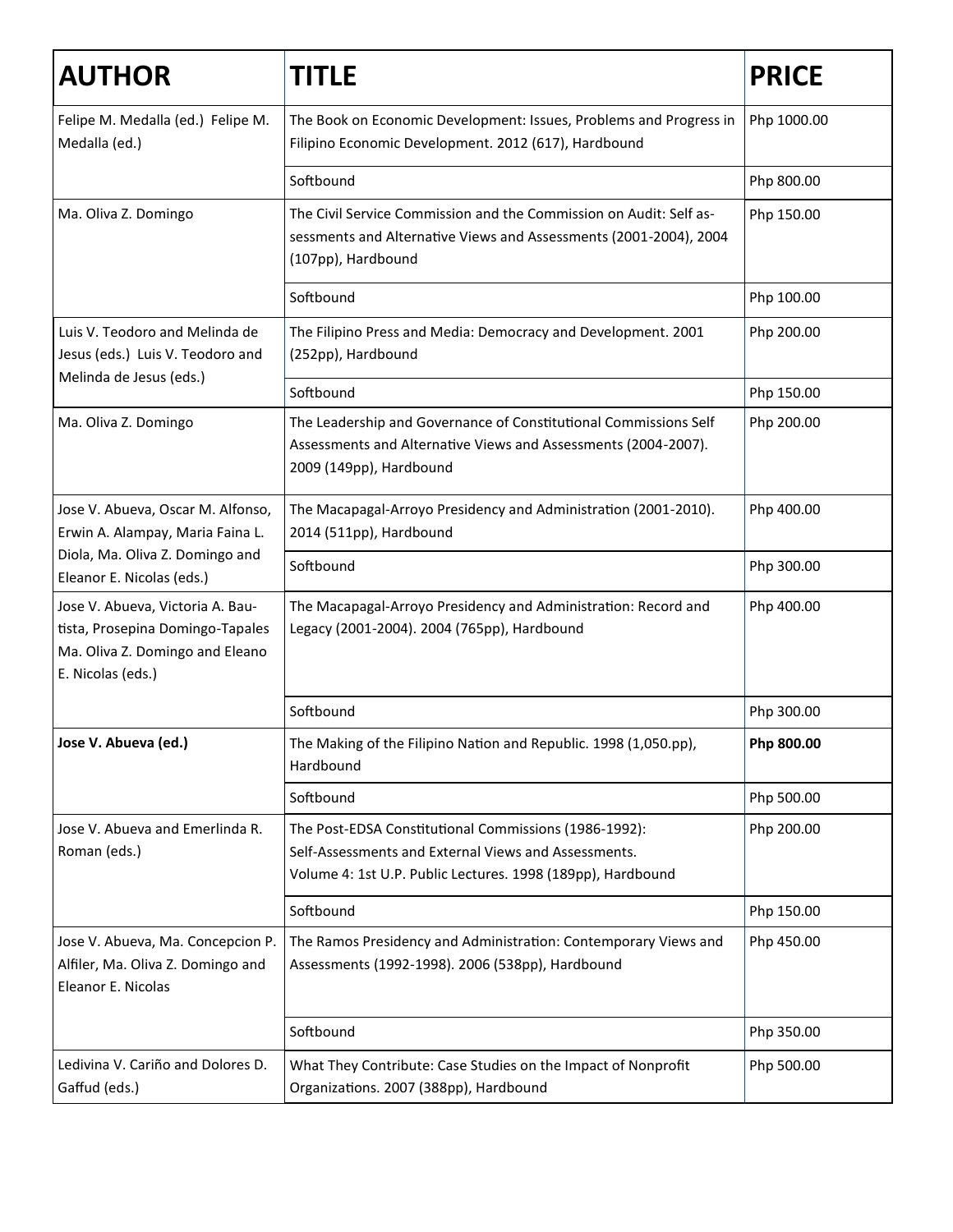| <b>AUTHOR</b>                                                             | <b>TITLE</b>                                                                                                                                                   | <b>PRICE</b> |  |  |
|---------------------------------------------------------------------------|----------------------------------------------------------------------------------------------------------------------------------------------------------------|--------------|--|--|
| <b>CENTER FOR POLICY AND EXECUTIVE DEVELOPMENT (CPED)</b>                 |                                                                                                                                                                |              |  |  |
| Alex B. Brillantes, Jr., Jose N. Endri-<br>ga and Joel V. Mangahas (eds.) | Sourcebook 1: Perspective and Approaches in Local Government<br>Resouce Management. 2007 (473pp), Softbound                                                    | Php 500.00   |  |  |
|                                                                           | <b>WORKING PAPERS</b>                                                                                                                                          |              |  |  |
| Minerva S. Baylon and Maria Fe V.<br>Mendoza (eds.)                       | Does Regulation Matter? An Assessment of its Effects, Impacts and<br>Challenges in Serving Public Interest. Series No. 6. March 2008 (80pp),<br>Paperbound     | Php 100.00   |  |  |
| Minerva S. Baylon and Maria Fe V.<br>Mendoza (eds.)                       | Trade and Human Terms: Makatao Pa Ba? Series No. 7. March 2008<br>(109pp), Paperbound                                                                          | Php 120.00   |  |  |
| Maria Fe V. Mendoza and Allan<br>Grand A. Sobrepeña                       | The Challenges and Prospects of Sustainable Mining in the Philippines.<br>Series No. 8, March 2008 (72pp), Paperbound                                          | Php 100.00   |  |  |
| Minerva S. Baylon and Maria Fe V.<br>Mendoza (eds.)                       | Shepherding Reforms in Access to Justice and Participation on the<br>Disadvantaged Sectors, Series No. 9, March 2008 (53pp), Paperbound                        | Php 100.00   |  |  |
| Minerva S. Baylon and Maria Fe V.<br>Mendoza (eds.)                       | Fostering Democratic Governance: Sustaining the Gains and Learning<br>from Pains. No. 10 May 2008 (46pp), Paperbound                                           | Php 90.00    |  |  |
| Danilo R. Reyes                                                           | The American and Philippines Administrative Traditions: Profiling<br>Contexts: Parallelisms, and Contrasts. Series No. 11. February 2011<br>(66pp), Paperbound | Php 130.00   |  |  |